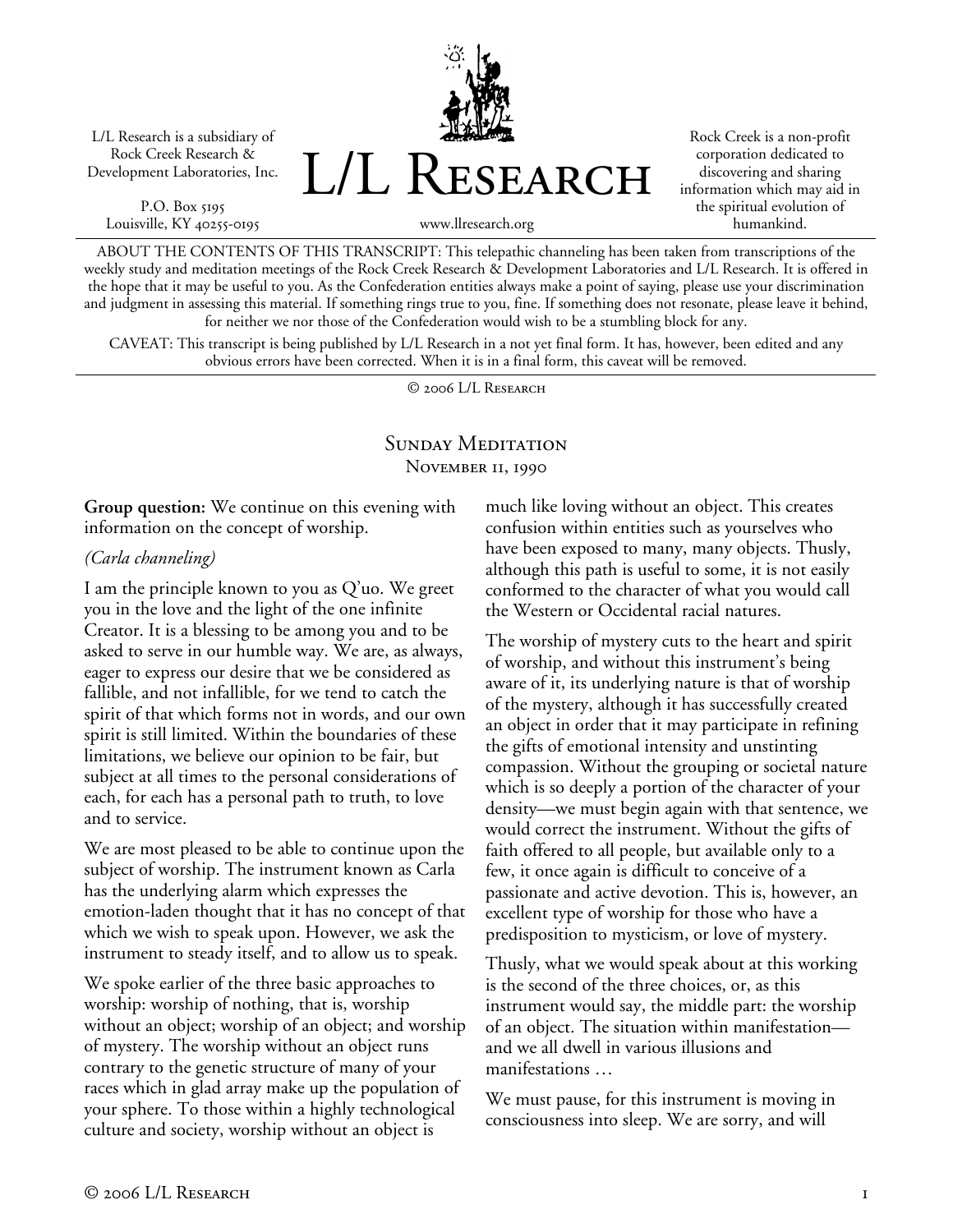encourage this instrument to move away from the unconscious state.

The situation within all the densities of manifestation is that of illusion. When we encourage each to worship, although we are aware that the true, infinite Creator is without manifestation, the possibility exists for the Creator with Its free will to send forth messengers which speak of worship in homely and simple ways, ways which are adapted to the culture in which the messenger abides. Various cultures and atmospheres within those cultures have produced various Christs which are willing to pour out their own personality upon whatever earth there may be, in order to be filled with that which may be called the Christ, or mind of Christ, or the consciousness of Christ. This Christ is one. Its various manifestations are called for when a culture reaches the stage of yearning for an object of worship that is able to express the deep truths that when pondered over and over begin to create biases within the mind which are spiritual in nature. An entity without this influence is in chaos, and no amount of rigid structuring of the entity or its environment shall be able to induce an entity to emotion.

To better center the focus of worship of an object, it is a fortunate consideration that faith may be explored by those who do not have faith. For instance, one who honestly questions may find it impossible to claim the love of an object as a pathway to the worship of mystery. Many there are among your peoples who do not move from the love of an object to the love of the mystery that sent the object as messenger. Consequently, we suggest that those of little faith, and that includes the great majority of those among your people, choose a common household object that is seen each day, perhaps something like a chair, or any other mundane, and seemingly un-spirit-filled thing.

That which is deified must first be reified, that is, first made a thing, so that attention can more easily be paid to it. This is the working of your cultural mind. Each time, then, that you wish to pray, pray to your chair. When you are in despair, throw yourself on the mercy of the chair. Praise the chair as you rise, in the heat of the day, at dusk, and as you move toward rest again, eager that the night watches may pass so that again praise may be given by your refreshed spirit, to the chair, which is the Creator, or more accurately, is the messenger of the Creator.

You must realize that within subjective experience of any entity there are what may be called mixed signals. It is difficult for most entities to yield to the wishes of that which is perceived as another, whether it be one's superior in work, one's mate in life, one's friends, one's teachers; it is difficult to yield to any thing. However, one of the seed thoughts which produces the fruit of worship is the realization that the illusion is truly thoroughgoing, and it will count for nothing within an entity if it does not choose to attempt to grasp the nature which lies beyond illusion.

When one attempts to open to the deeper and more purified emotions, the first thought vortices which appear are those daily beneath the threshold of consciousness, a milieu given over in large part to fear. Thus, again and again, when entities begin to attempt to learn from the electric silence of spirit, they are opened to messages reflecting the simple mental fears of all peoples—the fear of the dark, and the fear of the unknown, the fear of death. It is at this stage that many spiritualized entities capable of much more become quite stuck, for they have conceived a desire to seek, a desire to love and a desire to serve, but they defeat themselves by gaining access only to information within the deeper mind which is an artifact of the conscious mind. This is not the direction in which we suggest entities experience the learning and searching out of a personal life in faith.

In order to move past one's fear, one needs to be aware without need of self-reproach or defensiveness that one is oneself not able to gain access to authentic experiential data concerning worship. Thusly, there is that impossibly difficult first step, that being the decision to suspend disbelief long enough to experience the illusions which are involved in belief systems. As there is no direct way to apprehend that which occupies no area or period of time, those within the illusions or manifestation of the creation are placed in an untenable position, where that which they seek involves fearlessness of the dark, of the unknown, and the apparent death. One at this point, most likely, does not have sufficient faith to leap into an abyss that is extremely dimly lit, an interior landscape whose first requirement of an observer is utter patience.

To move into worshipful and adoring qualities, one must redefine oneself without reference to that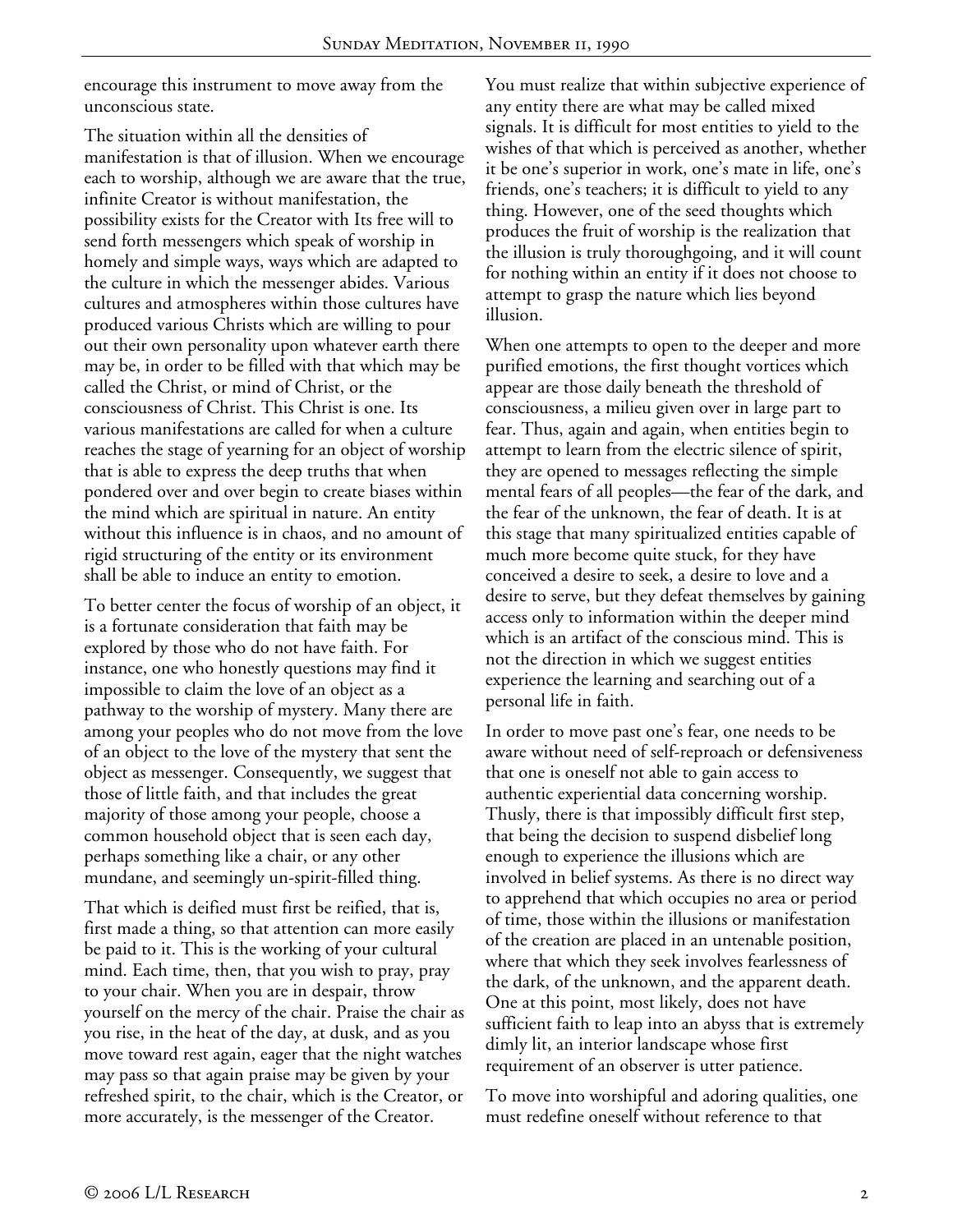which takes up space, or that which takes up time. The physical vehicle itself, which carries you about, is that which produces the deepest fears, for it is a second-density entity in all but consciousness, the consciousness being without time or space, the manifestation being quite necessary in order to gain appropriate experience. When it is clearly seen that there is nothing to fear, that there is only the unknown, that there is only the dark, and that there is only death, in terms of the physical entity, one may then proceed to grasp the vaunted nature of the physical vehicle. Although the spirit creates its mark upon the lined visages of those who have had experience within an incarnation, and who are what you call old, it itself is without age. There is that within you of glory. However, to this you do not normally have access. Consequently, without any knowing the seeker first makes its decision to love, to worship, to serve others in the name of the one infinite Creator, having no idea how to do this. It is as if the seeker fell off a bottomless cliff.

However, due to the effect upon the connections between conscious and subconscious, when this decision is made and this action taken with an whole heart, the entity may find itself certainly without a floor, certainly without walls or ceiling, and certainly alone within itself, but it will not be without experience, for the will and faith to begin with has been created.

Thus, it is most often a conscious decision to begin to see the self as a steward of the property called consciousness, which is one not with time or space, but with the plenum of infinity, the place of the object of worship within this path. To this pilgrimage, which begins with the deliberate rejection of fear and the determination of a fool or a madman to worship that which is unknown, comes the beginning of a blooming that starts because of the message you have given your deep mind. You are now far more suited to be able to gain access to that within the deep mind which informs, nurtures, uplifts one. One may in visualization grasp the object which denotes the mystery to oneself, and with that security within, one may begin to explore the almost unbelievable choice that has been made. You choose to have no fear; you choose to love. This is a deeper way of stating the same fact.

The you that worships is already worshipping. You, as an incarnate entity, are not aware of this. But as

you distance yourself from your physical vehicle, and become more aware of the alien nature of manifestation to the deepest self, you begin the process of shedding the garbage of total responsibility. It is not possible for an entity to be entirely responsible within manifestation. It is not possible for an entity to be truly wise, or truly compassionate, for as the entity is limited by its physical vehicle, so the mind limits consciousness. When one realizes that one needs not buffalo oneself with one's mind, or any other manifestation of the illusion, it begins to seem hopeful that access may be had to the deeper, worshipful awareness that that place whereon you stand is holy ground.

Within your culture it is encouraged that each take complete and full responsibility for the self. If you will examine this concept carefully you may see that within each day there are a multitude of things said or done that you would gladly unsay or undo, and upon the other hand, there are hiatuses which you have not filled, places you did not go, within the heart, in listening to another, in cherishing, in listening to and cherishing the self. Does this mean then that you are poor at being responsible? We suggest that it means only that you are incarnate, and within that which is by nature flawed by polarity and crazed by indifference, that it is impossible not to make errors. Yet you know within yourself the divine, and you hunger, or you would not have taken that first step.

Thusly, you proceed to deepen and solidify the daily awareness of being a spirit of eternal gifts, a messenger of eternal life. In short, to be that which you so adore, to identify more and more, and to be open and vulnerable to the wishes and the guidance of that entity which symbolizes the infinite Creator. Thusly, if one gives oneself the message, "I want to believe, I seek to understand," and so forth, it is well to realize that the yearning and the hungering of itself will bring you just so far.

There is this generous thing of which you need to be aware within yourself, that being that the Creator's will is in no wise different from one's own; it simply sees from a vastly improved point of view. To this point of view ten thousand years mean little, for the values which create the absolute you that you are, are also absolute. Thusly, it serves one better to affirm to oneself, as well as to express the seeking. This may be done by changing questions into declarations. We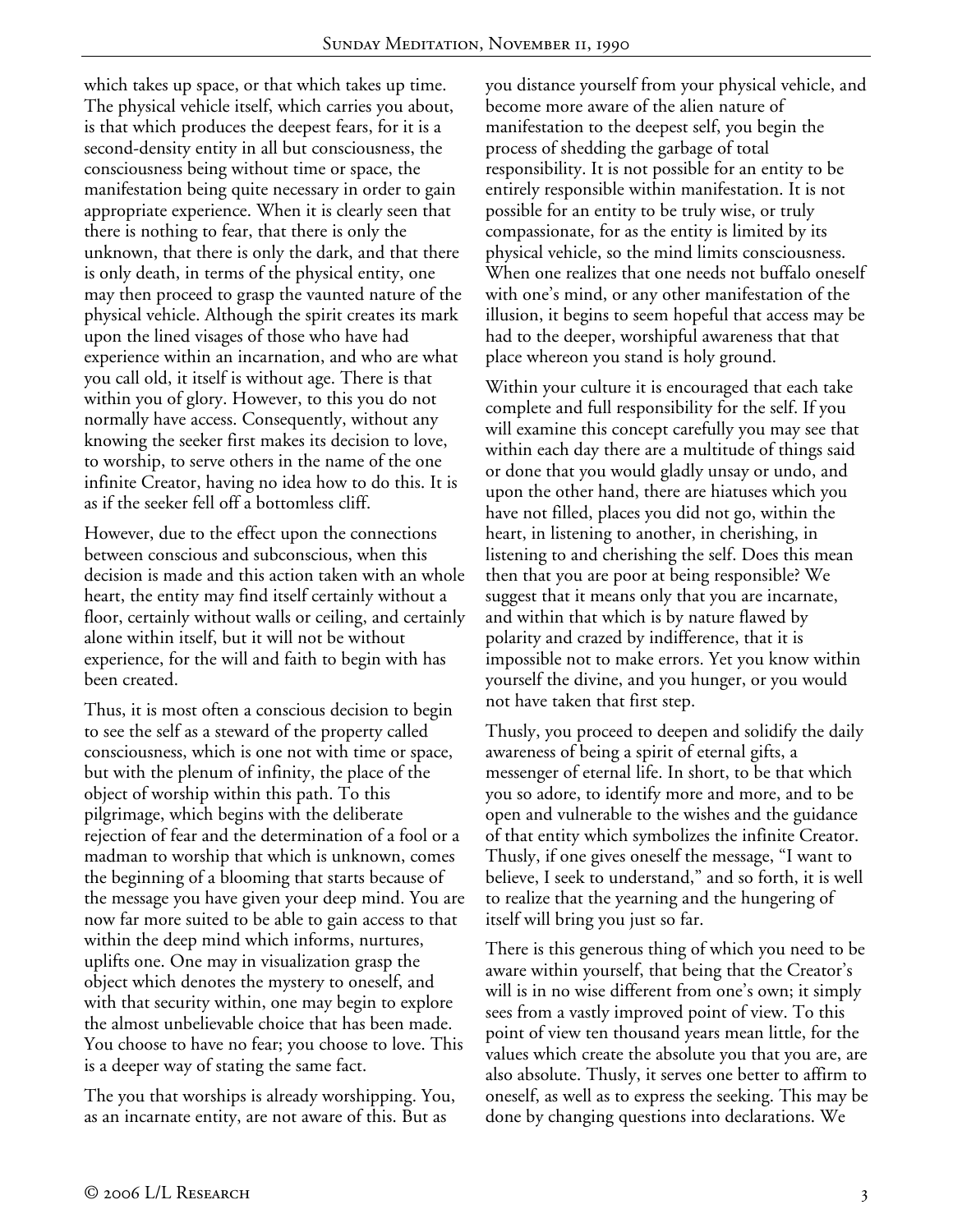speak in an area difficult to express, however, one of your ministers of grace whose works are recorded in your holy works, the one known as Paul, in the body of work which he left indicated with a good deal of clarity the identification of the self will to the will of the source. The entity saw clearly that within what you may call the human condition, or third density incarnation, the leap was impossible. Thus, the entity prayed honestly that he did not believe, but that he believed. He chose to make the declaration even while expressing doubt and many remnants of fear.

In this way, worship is a self-generating process wherein one realizes one's identification with an object, a messenger or a symbol which denotes the infinite Creator in manifestation. When that choice has been made it is affirmed and reaffirmed, not in a dogmatic or doctrinal way, but in the spirit of the teachings of the one Christ to which you give the honor of devotion in the *(inaudible)*, for you are not truly worshipful of the object, but rather that source to which the object inevitably points, that which is shrouded in mystery, and until we become without manifestation or the need for it …

### *(Side one of tape ends.)*

### *(Carla channeling)*

I am Q'uo. I greet each once again in love and light as a principle of members of the Confederation of Angels and Planets in the Service of the Infinite Creator. You will notice that we included in our identification, "angels." That is because of the biases which this entity has. The force or spirit is such that the yearning for it will create a manifestation which betokens mystery. Within your culture, the manifestation of angel, or being of light, holds little attractiveness as a messenger of mystery, whereas that which is, and we use this term in quotes, "scientific," is of a seeming authority, a seeming and obvious advancement beyond the human condition. The phenomena associated with unidentified flying objects is in large part the objectification of that which comforts an entity, that which speaks to the entity of the noumenal, the unknown.

You see, we are attempting in this portion of speaking about worship to reposition one's own intelligence with regard to the image of the self as seen by the self. If you see the self as caretaker of the body, then you shall take care of the body and refrain from allowing yourself to be remade. That

each of you has chosen this darkness in which to seek, that each of you has chosen the catalyst that does in fact occur, is difficult to grasp or to believe in any logical way. However, the further one moves in mind from the identification of the self with that which seems to be living within manifestation, the greater the rate of acceleration of that which may be grasped of evolution in spirit can occur.

The troublesome question that remains is that simple question, "How can we know? Are we being duped? Are we being fooled? Are we giving our will over to the forces that we neither understand nor trust?" This may be addressed at another time. And for now, with many thanks to this quite exhausted entity for allowing us to use it for a conduit, we would at this time transfer to another instrument within the group. I am Q'uo.

### *(Carla channeling)*

I am Q'uo, and I am again with this instrument. It is to be noted that we did greet the one known as K, but found the entity to be concerned, overly, and greeted the one known as Jim, who was also found to be in a state of concern.

The only reason one would choose a life of devotion and worship is because one might apprehend the unseen hand of the true source of self within the *(inaudible)* and thusly yield, while becoming open and vulnerable to the spirit of love. The accepting of a channel is simply *(inaudible)* to the accepting of the self, as an assistant or servant to and for the source, the source that cannot mix with any free will of the world that you experience. Thusly, we suggest that as we again transfer to end the meeting, that the one known as K allow herself to be vulnerable to the spirit of love. That which can never be understood can at last be trusted, and with each entity that accepts the servant role of the manifestation that reflects the unmanifest, so does unmanifest light illimitable begin to move through such an entity building light not only in a metaphysical sense, but also in a very visible sense in which the difficulties of a situation are seen, not as implacable, but as that which creates opportunity for learning and growth.

This openness and fearlessness is the chief necessity of creating for oneself the point of view which becomes truly and absolutely worshipful. And in so doing, there is created within you the potential of altering the face of your sphere. This is the power of faith. It is a program that is beyond the capabilities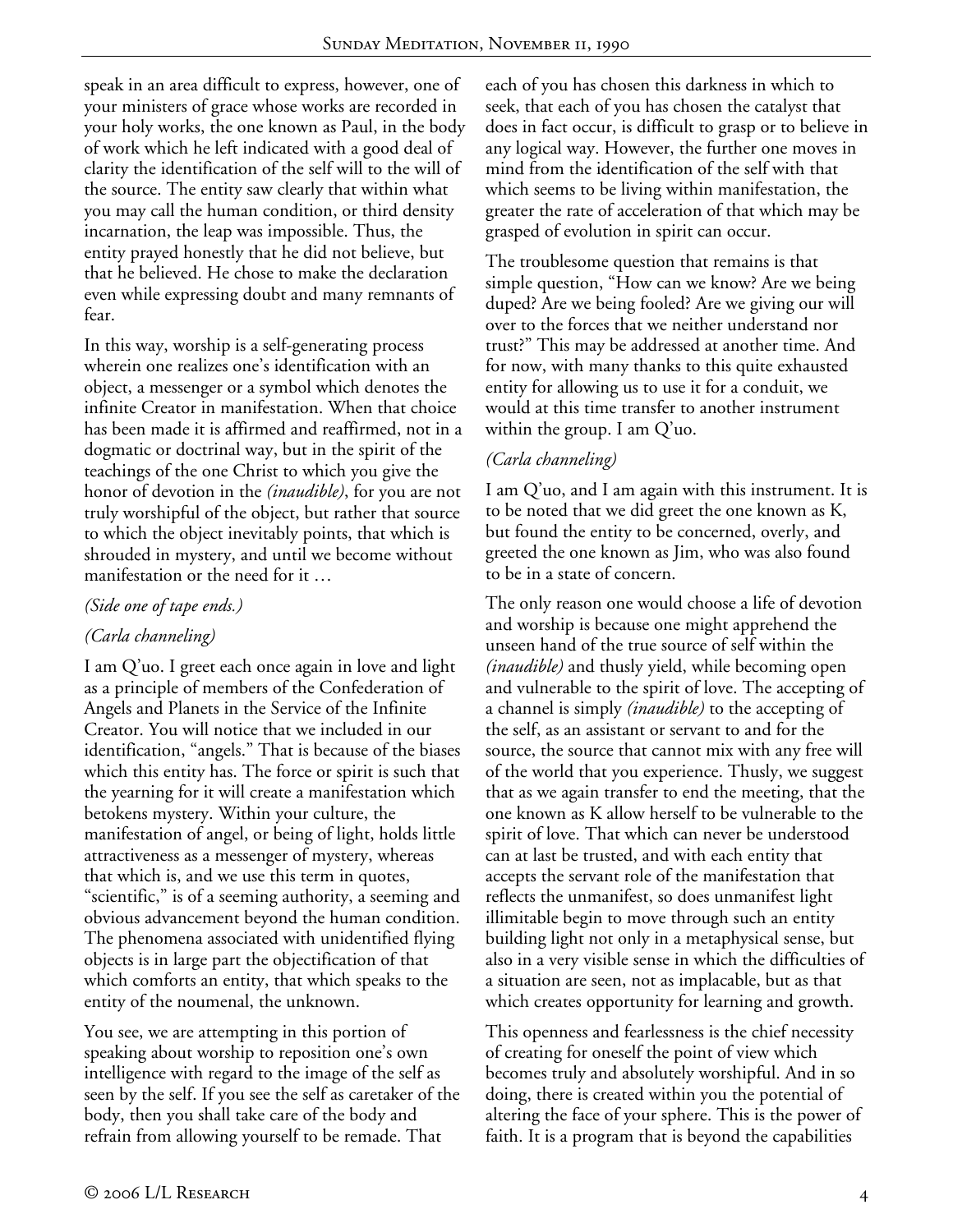of the computer which you use to think. It is indeed, literally, an higher authority. And the life lived in praise and thanksgiving to the source lives in whatever object you choose, lives in total surrender, that moment of the most freedom, the freedom to do that which you truly wished to do before you entered the miasma, the phantasmagoria, of illusion.

We would move now to the one known as K. I am Q'uo.

# *(K channeling)*

I am Q'uo, and greet each again in love and light through this instrument. This instrument is feeling considerable concern over the attempting to be a channel for the answering of queries which may be *(inaudible)*, and it wishes for us to convey the request that if any answers received are not acceptable to those entities asking, the queries be asked upon another occasion. This is acceptable to us. Is there a query at this time?

**Carla:** The only question I have is to concern over the instrument. *(Inaudible)* if the entity is uncomfortable, then I don't understand why the one known as Q'uo wished to *(inaudible)*. What is the principle involved *(inaudible)* this instrument *(inaudible)*?

I am Q'uo, and we find that this instrument is experiencing various physical and emotional concerns at this time which *(inaudible)* feelings of imbalance and discomfort, as well as its trepidation at attempting to answer queries. These other feelings, however, are exacerbating this natural trepidation at this time on the part of this instrument. We find, however, that the instrument, despite its degree of discomfort, does have a strong desire to be of service, and has offered itself to us at this time for that purpose. Therefore, we are willing to work with this instrument to whatever degree it is able to work with us at this point.

#### Is there a further query, my sister?

**Carla:** Yes. *(The question is almost completely inaudible, but has to do with concern over infringement of free will in using the instrument despite its degree of discomfort, principles and/or purposes involved.) (Inaudible)* is it to challenge and *(inaudible)*?

I am Q'uo, and this instrument is requesting that we transfer to the one known as Jim for the purpose of the answering of this particular query.

# *(Jim channeling)*

I am Q'uo, and greet each again in love and light through this instrument. We look at this query in respect to the kind of exercise that is offered new instruments. Each instrument as it begins the work of familiarizing itself with the nature of the contact will feel from time to time the trepidation concerning some facet or other of the contact that it is now focusing upon, having mastered to its own satisfaction those previous concepts. We have offered ourselves to this instrument, the one known as K, this evening, in the attempt to expand her abilities, and to begin to familiarize her with the opportunity to exercise her instrument in those areas which may be more challenging, for this instrument has willingly offered itself, though it is not comfortable in this capacity.

It is not necessary that the entity be comfortable with a new level of learning, indeed, that lack of comfort is oftentimes a quite efficient means of focusing the attention, building that which you call the adrenaline, and calling from within the self those resources which will aid the entity in accomplishing that task which is set before it.

Thus, what we have offered this evening is much like that which we have offered many instruments at many times in your past. That is, the opportunity to expand the level of channeling work. We do not wish to make any instrument unduly uncomfortable, but as you are aware, the process of learning in general is one which takes place within a certain degree of discomfort, for it is when the attention is caught by that which causes discomfort that an entity may first begin to notice an aspect of the self or the pattern of learning that has heretofore been ignored. This is true in each area of learning in which any entity shall engage. We wish only to offer ourselves in the attempt to meet with the instrument this challenge. We shall not, if at all within our ability, challenge an instrument overly much.

Is there a further query, my sister?

**Carla:** I'll have to think that over. Thank you.

I am Q'uo, and we thank you, my sister. Is there another query at this time?